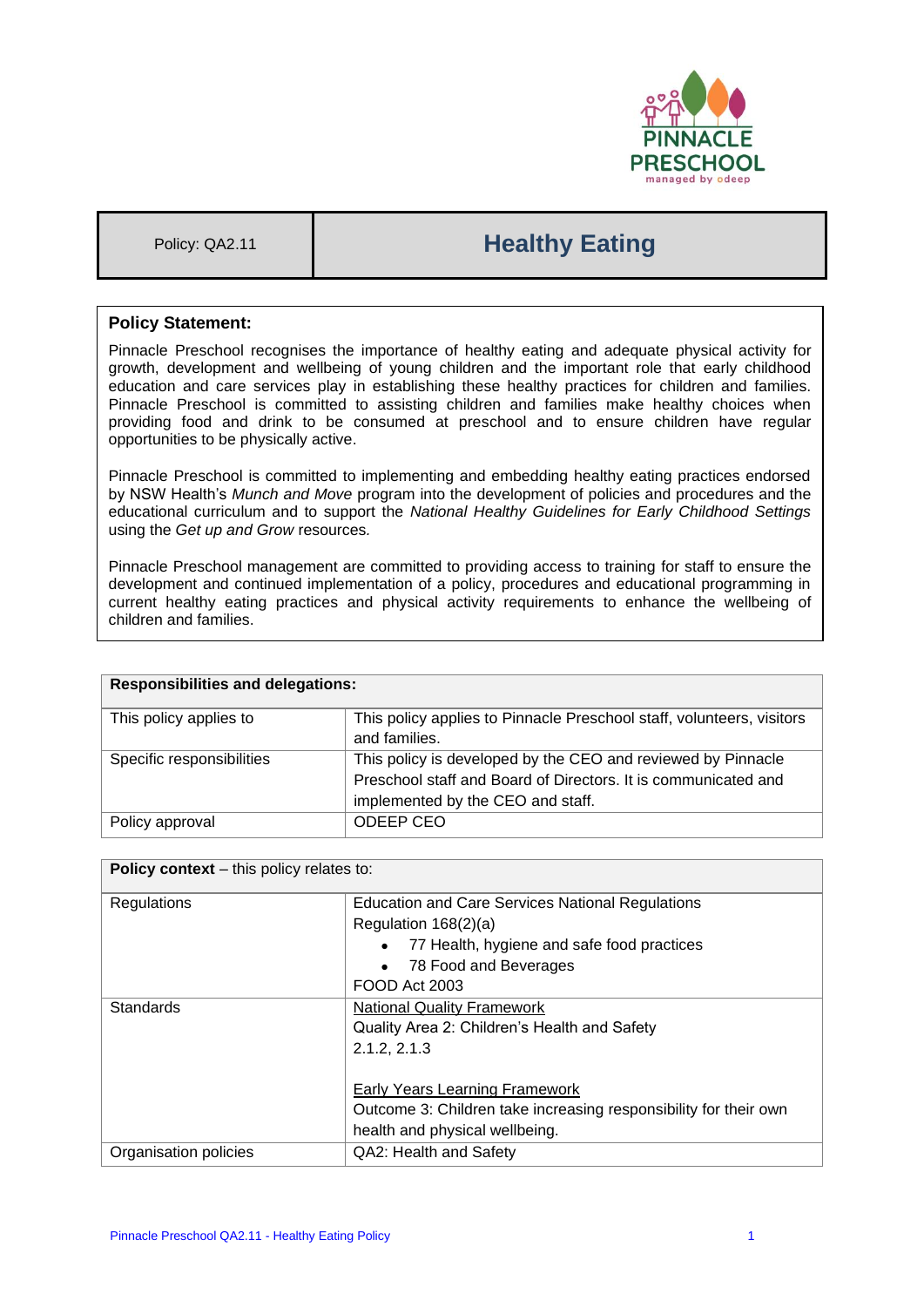

| Forms, record keeping, other | NSW Health – Munch and Move Program: Healthy Kids Get Well     |  |
|------------------------------|----------------------------------------------------------------|--|
| documents                    | Get Active Program                                             |  |
|                              | Get up and Grow - National Healthy Guidelines for Early        |  |
|                              | <b>Childhood Settings</b>                                      |  |
|                              | Department of Primary Industries NSW Food Authority            |  |
|                              | Health Eating Advisory Service: Healthy eating in the National |  |
|                              | <b>Quality Standard</b>                                        |  |

## **Procedures:**

### **Pinnacle preschool management:**

- Will provide a designated food storage area that will be available at all times to children and families. Food will be stored in children's own containers in a refrigerator and drink bottles with clean, fresh water will be supplied by the child's family and accessible in the food storage area at all times. If a drink bottle is not supplied for a child, a container of water and cups will be available at all times for children to access fresh water.
- Will ensure the food storage area is constructed from materials that are easy to clean and are kept in good order.
- Will ensure that adequate areas for preparing food and cleaning food related items is available in the kitchen area with a dishwasher. Refrigerators, benches, towels and cleaning cloths will be regularly cleaned and/or replaced as required.
- Will provide a designated hand washing sink with soap and paper towel that is adjacent to food storage area for adults with warm running water.
- Will ensure the food storage area is adequately signposted for children's lunches and drink bottles only.
- Will ensure the food storage area will be regularly inspected for signs of pests or mould and appropriate steps taken to ensure cleanliness is maintained.
- Will ensure educators have access to relevant information to ensure safe food handling practices are followed at all times.
- Will provide information on good hand washing procedures near sinks for both educators and children, as well as encouraging cleaning of hands on entry and exit of the preschool.

## **Pinnacle Preschool nominated supervisor and staff:**

- Educators will role model safe, healthy eating practices and physical activity with children.
- Educators will role model good hand washing practices for children prior to all break or meal times.
- Educators will incorporate healthy eating practices, physical activity and exercise into the educational program, in line with the principles outlined in NSW Health's Munch and Move Program.
- Educators will monitor children's food and beverage intake and communicate the requirements respectfully with families, taking into account any religious, cultural or health requirements for individual children and their families.
- Educators will engage in ongoing professional development and access to information as required to ensure their knowledge and ability to teach practices on healthy eating and physical activity requirements are up to date.